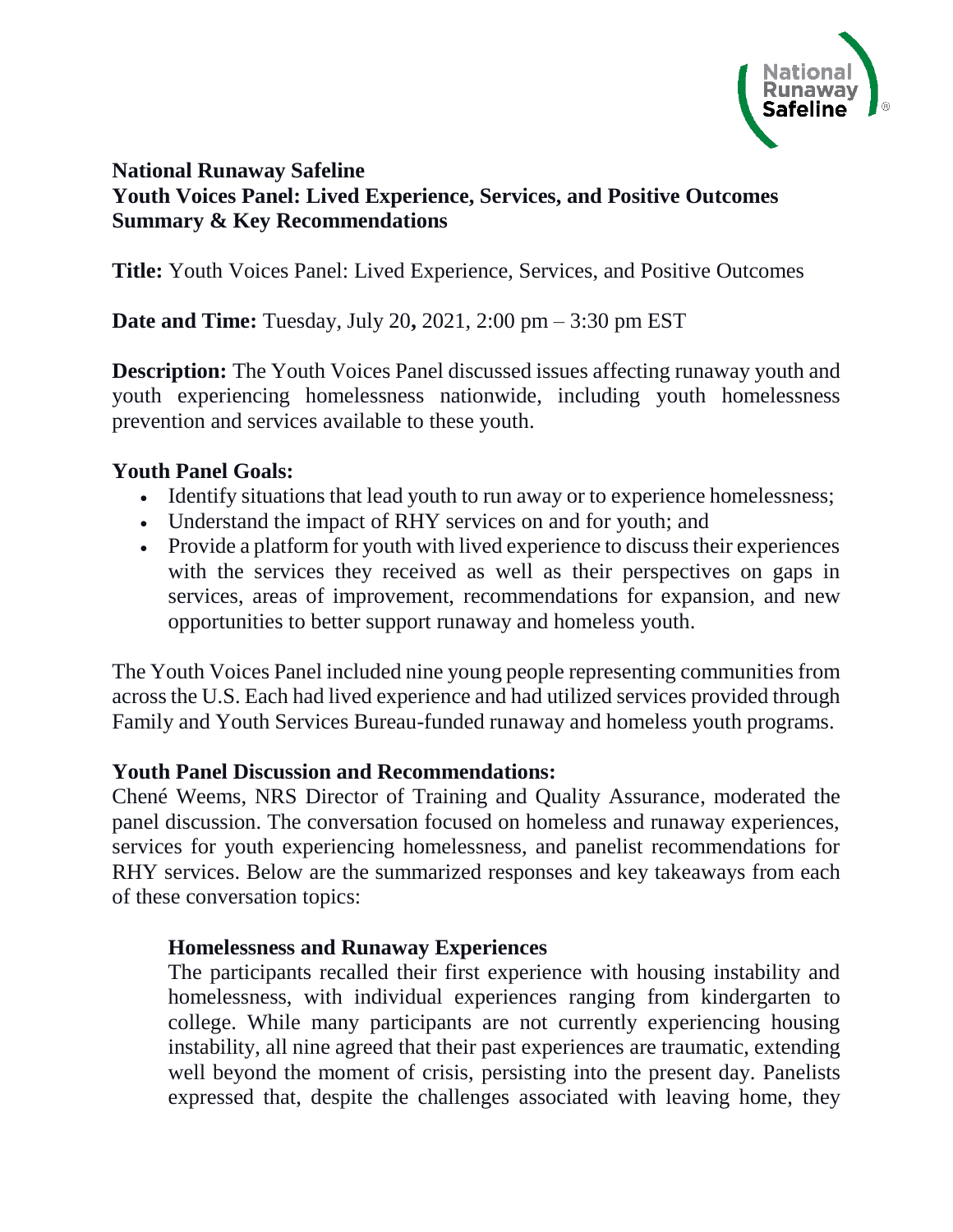chose to do so when they perceived leaving as their safest option, citing threats of violence, fear for their safety, and concern for the mental health and stability of their caretakers as reasons for leaving. Their knowledge of support services available to them was limited or non-existent before leaving home or experiencing homelessness.

## **Services for Youth Experiencing Homelessness**

During the initial period of their runaway or homelessness crisis, participants shared that Google was the main resource they used to find support services near them. They described feeling frustrated during this time because the trusted adults they reached out for help (i.e. teachers, coaches, librarians, etc.) sometimes lacked knowledge of existing services and the qualifying criteria for the programs. Participants expressed wanting to participate in programs, but not qualifying for services because of their age, citizenship status, duration of their homeless experience, or lack of a formal medical diagnosis required to receive care. This confusion, coupled with trauma from previous systems involvement, and intense feelings of shame, guilt, and fear delayed young people in their initial connection to services.

Once connected to services, the existing structures of programs and services were limited and often challenging. For example, job acquisition programs were widely utilized, but these programs connected participants to low-skill, low-wage labor with no pathway to professional or income growth. Financial literacy courses were limited, but when utilized the participants found them very helpful to develop their independence and self-sufficiency. Most participants enrolled in housing programs, but the limited period of support that the programs offered became a barrier to maintaining housing. While experiencing a crisis, young people found support in meaningful connection with their service providers or mentors.

## **Moving Forward: Improving Access and Services for RHY**

Participants expressed that they viewed improved access to ongoing mental and physical health services for young people before, during, and after a crisis as a crucial step in prevention. Panelists offered several recommendations on effective ways to increase access to runaway and homeless youth (RHY) programs and services, including ensuring schools have better identification measures and more knowledge of resources available for their students. They also suggested utilizing social media platforms like TikTok, Instagram, and Twitter as tools to spread awareness of a program's mission and scope of